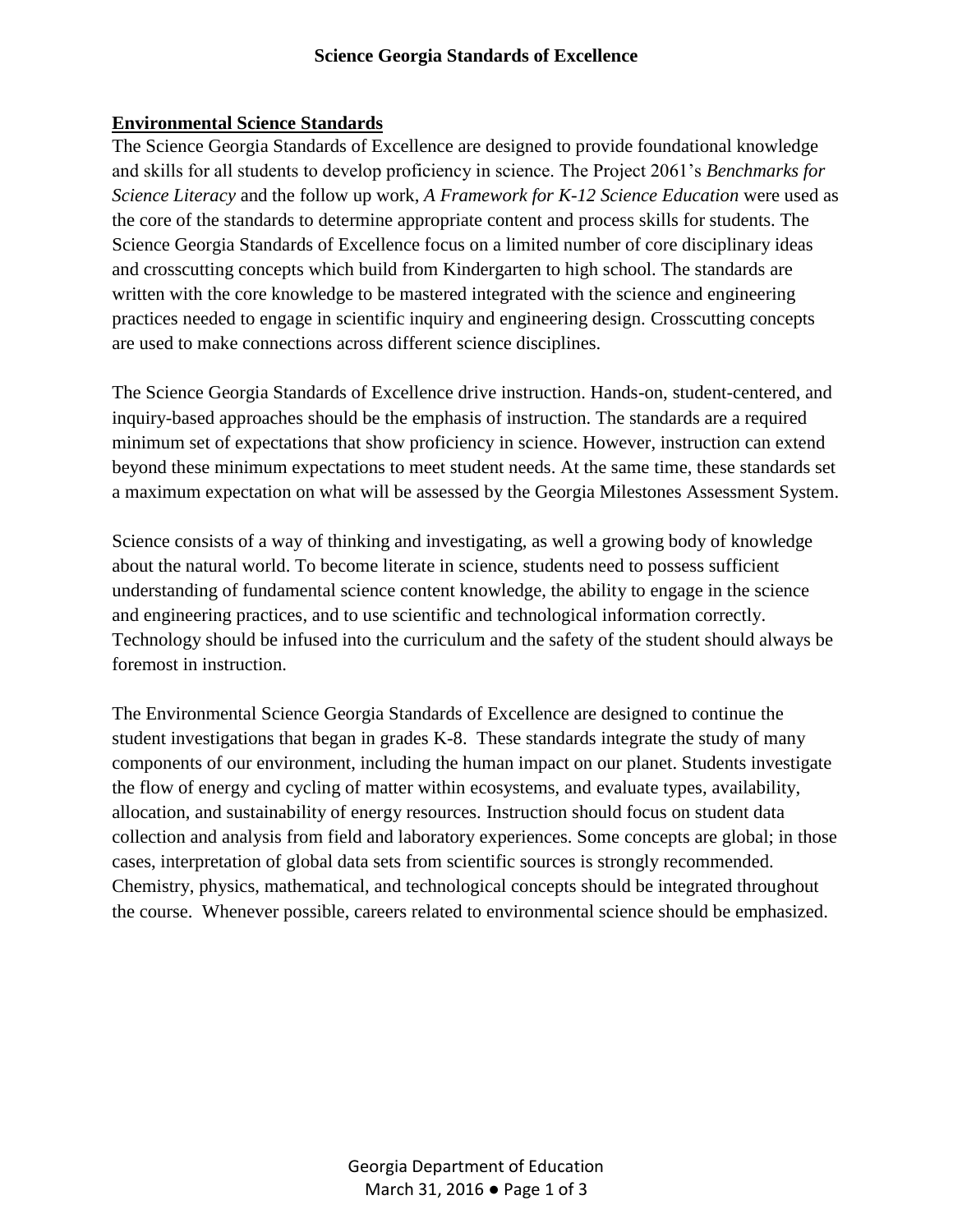#### **Environmental Science**

### **SEV1. Obtain, evaluate, and communicate information to investigate the flow of energy and cycling of matter within an ecosystem.**

- a. Develop and use a model to compare and analyze the levels of biological organization including organisms, populations, communities, ecosystems, and biosphere.
- b. Develop and use a model based on the Laws of Thermodynamics to predict energy transfers throughout an ecosystem (food chains, food webs, and trophic levels). (*Clarification statement:* The first and second law of thermodynamics should be used to support the model.)
- c. Analyze and interpret data to construct an argument of the necessity of biogeochemical cycles (hydrologic, nitrogen, phosphorus, oxygen, and carbon) to support a sustainable ecosystem.
- d. Evaluate claims, evidence, and reasoning of the relationship between the physical factors (e.g., insolation, proximity to coastline, topography) and organismal adaptations within terrestrial biomes.
- e. Plan and carry out an investigation of how chemical and physical properties impact aquatic biomes in Georgia.

(*Clarification statement:* Consider the diverse aquatic ecosystems across the state such as streams, ponds, coastline, estuaries, and lakes.)

### **SEV2. Obtain, evaluate, and communicate information to construct explanations of stability and change in Earth's ecosystems.**

a. Analyze and interpret data related to short-term and long-term natural cyclic fluctuations associated with climate change.

(*Clarification statement:* Short-term examples include but are not limited to El Niño and volcanism. Long-term examples include but are not limited to variations in Earth's orbit such as Milankovitch cycles.)

- b. Analyze and interpret data to determine how changes in atmospheric chemistry (carbon dioxide and methane) impact the greenhouse effect.
- c. Construct an argument to predict changes in biomass, biodiversity, and complexity within ecosystems, in terms of ecological succession.
- d. Construct an argument to support a claim about the value of biodiversity in ecosystem resilience including keystone, invasive, native, endemic, indicator, and endangered species.

### **SEV3. Obtain, evaluate, and communicate information to evaluate types, availability, allocation, and sustainability of energy resources.**

a. Analyze and interpret data to communicate information on the origin and consumption of renewable forms of energy (wind, solar, geothermal, biofuel, and tidal) and non-renewable energy sources (fossil fuels and nuclear energy).